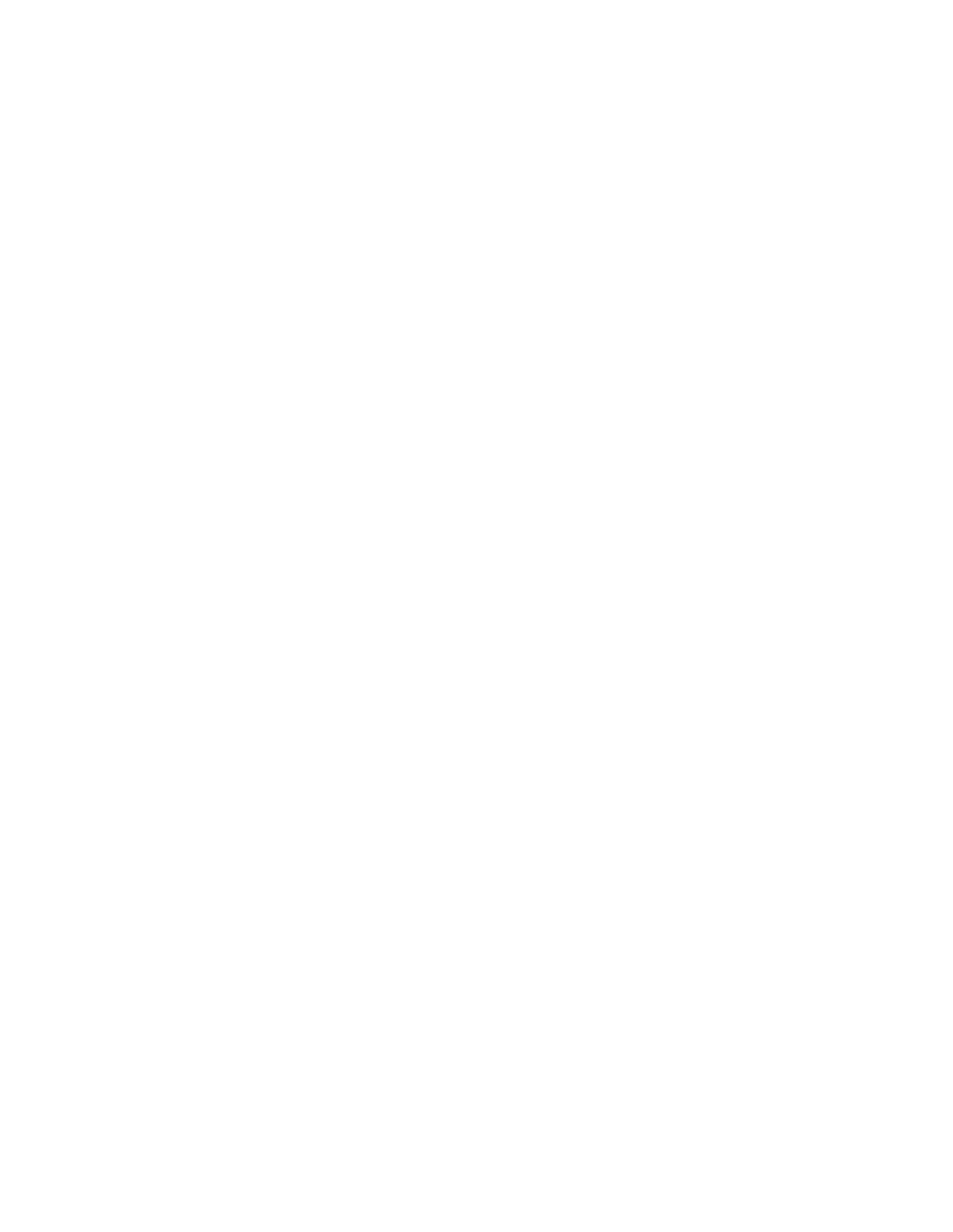

# Laboratory Data

 implemented by the Montana Public Health Laboratory (MTPHL) on March 9, 2020. Private laboratories COVID-19 testing was initially available solely through the CDC. COVID-19 PCR testing capability was began implementing COVID-19 testing in the weeks following. Private laboratories include reference laboratories and those in smaller hospital labs performing point-of-care (POC) testing. A total of 2,185,613 tests have been completed to date. In November 2021, an average of 34,000 tests were completed weekly (Figure 4). An average of 45,000 COVID tests were conducted weekly in October 2021.



*Figure 4: Total Laboratory Testing for COVID-19 in Montana* 

To date, 205,270 positive tests have been resulted through MTPHL and private laboratories. The overall positivity rate for all laboratory testing to date is about 9.4% and has varied over time, from a low of <1% in May 2020 to a high of 19% in mid-November 2020. Average positivity has declined in 2021, averaging 4% during most weeks in early 2021\* and was as high as 16% in fall 2021 during the peak (Figure 5).



*Figure 5: Positive Laboratory Tests for COVID-19 in Montana* 

\*Please note, the increase in positivity for week ending 5/28 was a result of reporting lag during which previously missing positive laboratory reports had been migrated into the reporting system.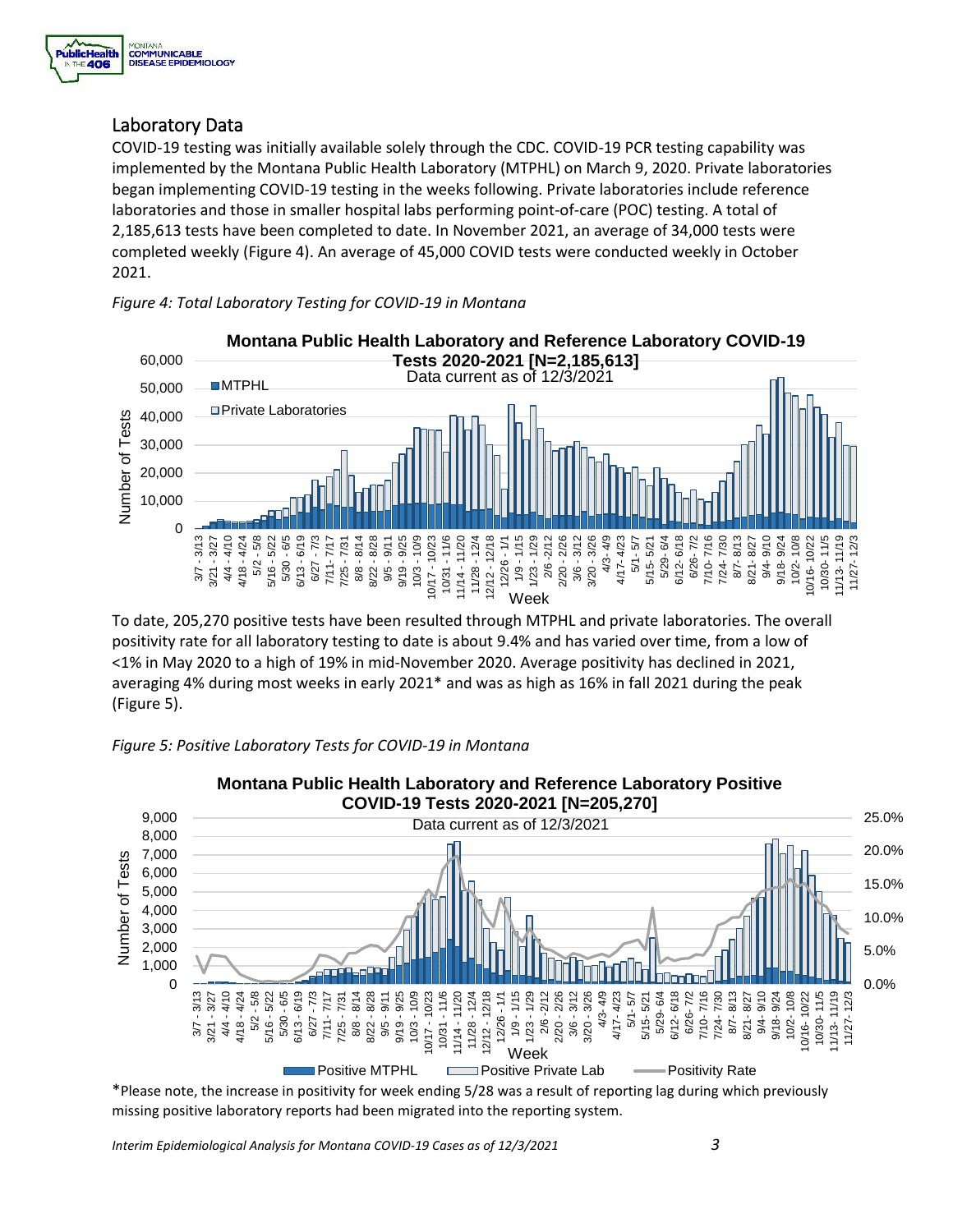

 Of all COVID-19 tests conducted in Montana, most were from persons tested in Yellowstone County 6). Lab testing data is displayed for county of residence when known. When county of residence is (17%), followed by Gallatin (12%), Missoula (10%), Flathead (10%), and Cascade (10%) counties (Figure unknown, the county of the facility collecting the test was used. Positive case reports are reflected in Figure 1 and are always counted by county of residence.

### *Figure 6: COVID-19 Total Tests and Test Rate in Montana*



COVID-19 Testing in Montana as of 12/3/2021

 Counties with the highest COVID testing rates are Toole (4,462/1,000), Prairie (4,115/1,000), Liberty (3,921/1,000), and Glacier (3,316/1,000) counties (Figure 6 & 7). The average COVID testing rate for Montana is 2,051/1,000 population.





## **COVID-19 Testing per 1,000 population**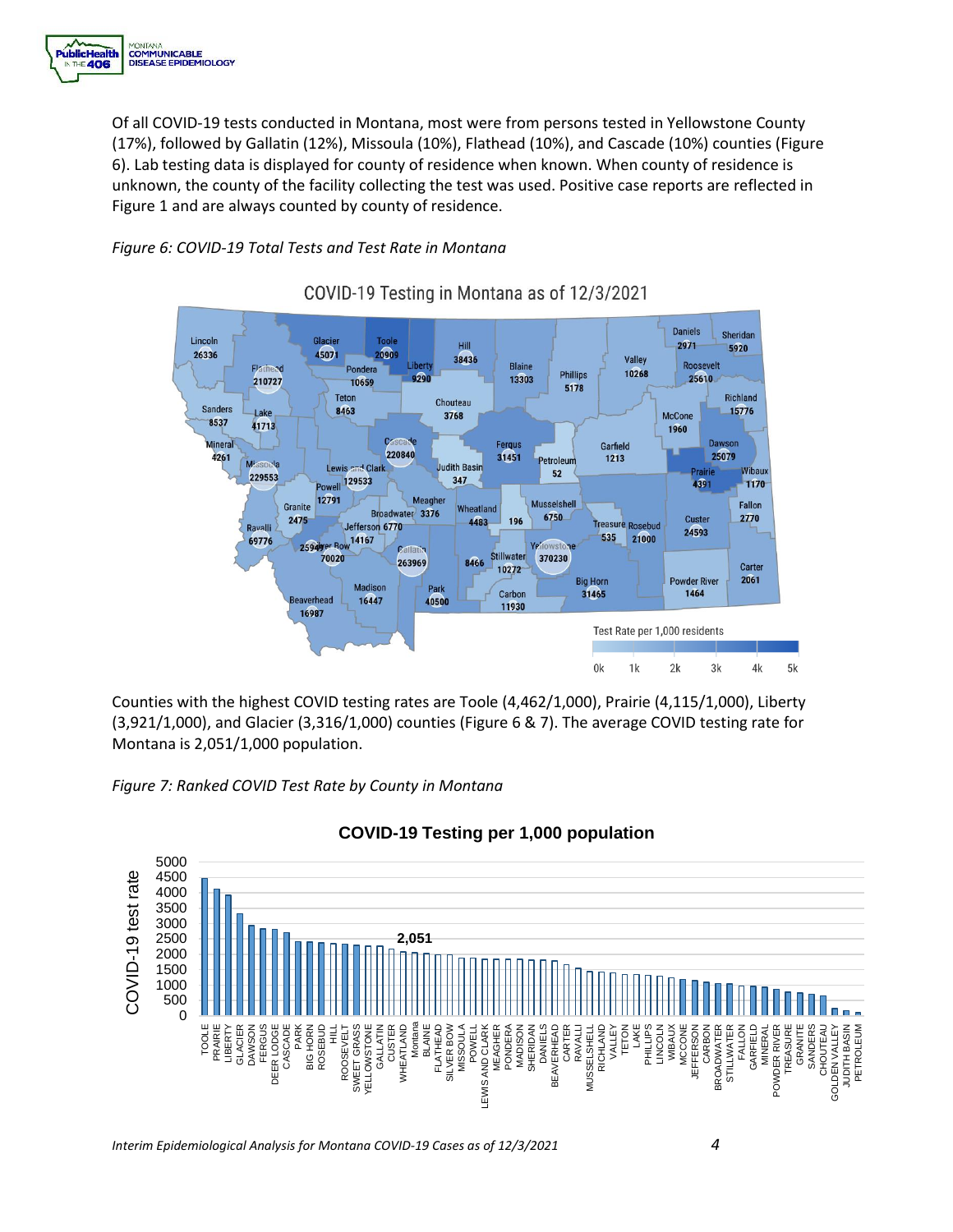

## Congregate Settings

A congregate setting is an environment where a number of people reside, meet, or gather in close proximity for either a limited or extended period of time. Examples of congregate settings include homeless shelters, group homes, prisons, detention centers, schools, and workplaces. There are 1,601 congregate settings in Montana that have experienced a COVID-19 outbreak. Most outbreaks occur in schools, assisted living facilities (ALF) and long-term care facilities (LTCF), but outbreaks in other settings, such as correctional facilities, group homes, and mental health facilities have been reported (Figure 8).

*Figure 8: Type and number of congregate settings experiencing a COVID-19 outbreak in Montana* 



### **Number of congregate settings with COVID-19 cases by type in Montana (n=1,601)**

 A total of 28,669 cases can be attributed to outbreaks at congregate setting; most of them are residents, meaning people who reside at these locations (i.e. residents, inmates, students) versus staff, who frequent these settings as employees (i.e. nursing staff, jailors, teachers) (Figure 9).

*Figure 9: Number of COVID-19 residents and staff by type of congregate setting in Montana* 



# **Number of COVID-19 cases in congregate settings in Montana**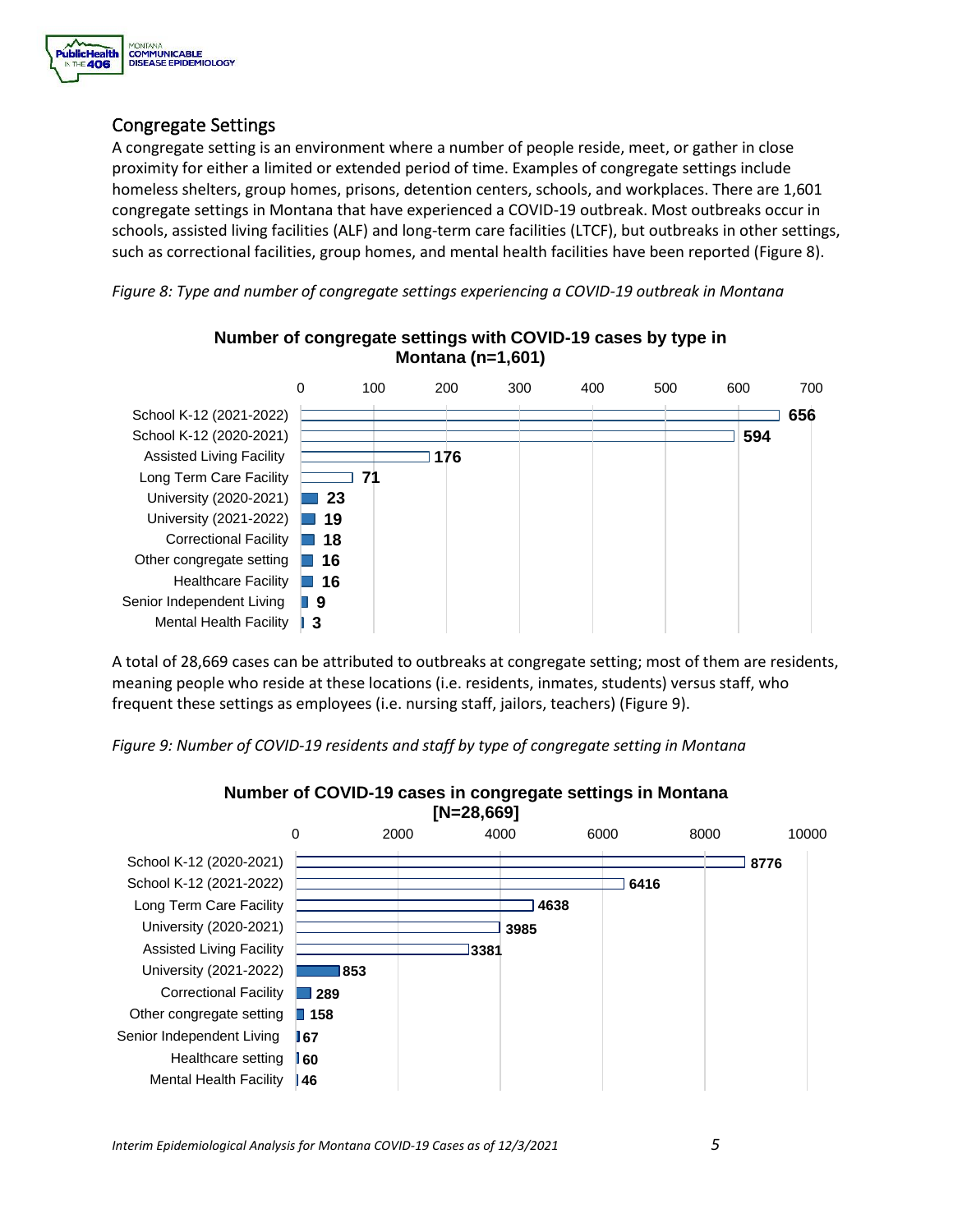

### Age and Demographic Distribution

To date, persons between 20-29 years of age account for 17% of all reported COVID-19 cases in Montana. The next most common age group is 30-39 years (16%), followed by 40-49 (13%) and 50-59 years (13%) (Figure 10). The median age for all cases is 39 years of age (range: <1-110 years). Fifty percent of cases are between 24-58 years of age.





 **Age Distribution among COVID-19 Patients in Montana [N=192,537]** 

 and less than 1% identified as either Black or Montana's population, but represent 8% of equally distributed among men and women, with 52% of cases reported as female and 48% reported as male. Of 156,014 (81%) persons with known race at the time of report, 80% identify as white and 8% as American Indian or Alaska Native. Other race was listed by 10% of persons, African American, Asian, Native Hawaiian, or Pacific Islander each (Table 1). Ninety-seven percent of all persons with ethnicity information available (n=131,693) identify as non-Hispanic or Latino and three percent as Hispanic or Latino. Native Americans make up about 7% of reported COVID-19 cases in the state.

| Table 1: Race of COVID-19 Cases in Montana (N=89,856) |  |
|-------------------------------------------------------|--|
|                                                       |  |

| Race                                       | Count   | Percent |
|--------------------------------------------|---------|---------|
| White                                      | 125,296 | 80%     |
| American Indian or Alaska<br><b>Native</b> | 13,065  | 8%      |
| Native Hawaiian, Pacific<br>Islander       | 254     | $< 1\%$ |
| Asian                                      | 640     | $< 1\%$ |
| <b>Black or African American</b>           | 907     | $< 1\%$ |
| Other                                      | 15,852  | 10%     |
| <b>TOTAL</b>                               | 156,014 |         |

## Transmission Characteristics

 disease transmission, particularly on supportive information such as exposure information and Data on disease transmission of recently diagnosed persons is limited, as the highest priority during case investigation is case follow up, contact tracing, and gathering essential information on cases. Data on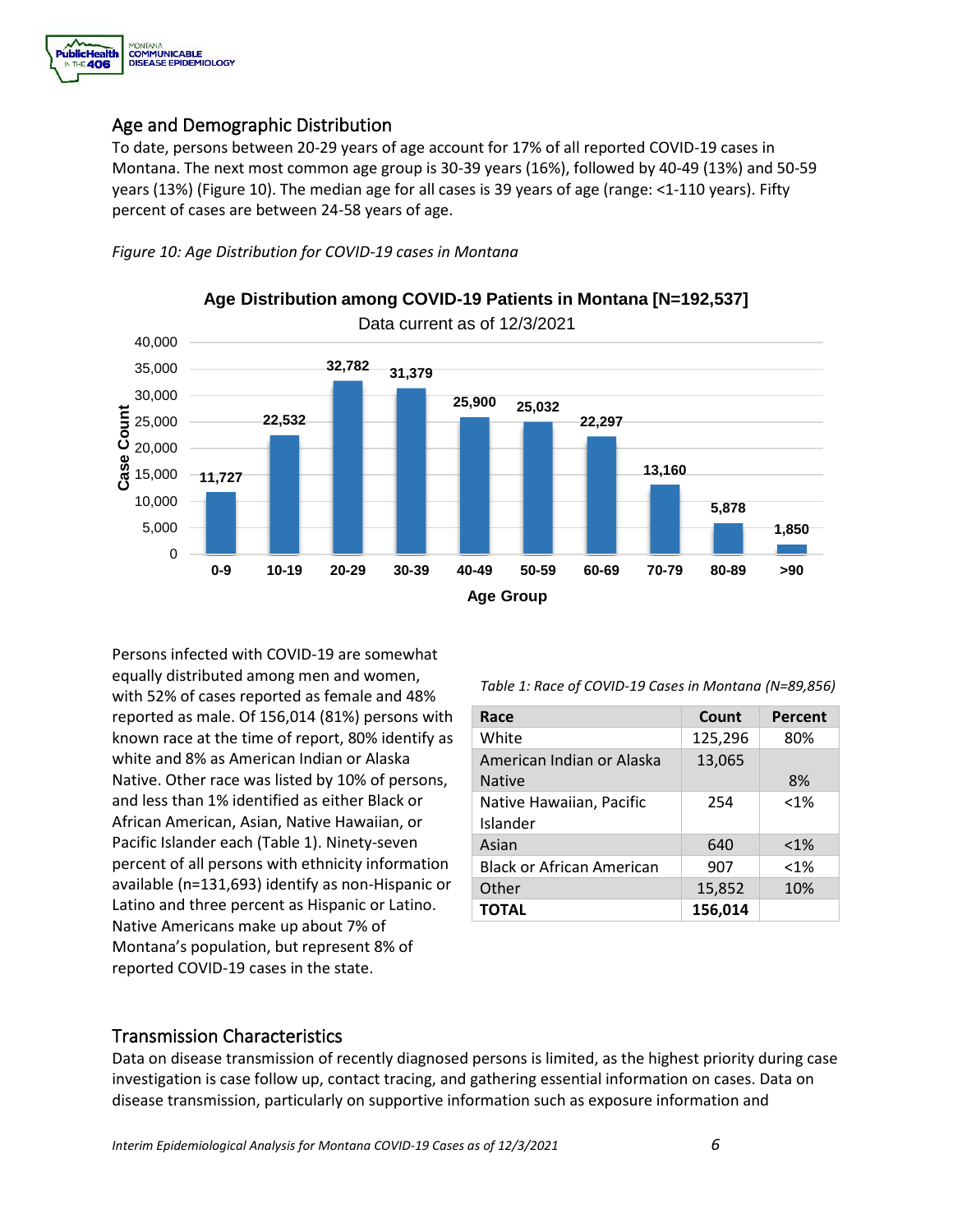

underlying conditions, are available when enough resources allow for additional data entry. Transmission data is currently available for 46% of reported cases; about half of these cases were identified as a contact to another confirmed COVID-19 case. No exposure was identified for approximately one out of four (26%) cases. At the time of the report, one out of seven (15%) persons reported a workplace exposure. These exposures are not mutually exclusive and do not directly determine where infection was acquired, but rather provide a broad overview of activities that nearly half of COVID-19 patients describe during the period of time they likely were infected with COVID-19.

# Outcomes

The current outcomes of COVID-19 cases in Montana depict the impact of the illness on the population. There are currently 3,241 (1.7%) persons actively infected and 186,528 (96.9%) persons who have recovered, meaning they have cleared acute illness and are released from isolation (Figure 11). There are 2,768 (1.4%) persons infected with COVID-19 who have died. Persons who died were between 20 and 103 years of age, with a median age of 76 years old. Fifty-seven percent were male. For those who died, and race was known (n=2,685), 2,115 (79%) were white, 323 (12%) Native American and 230 (9%) as other race or multi-race. Less than 1% were Black or African American and less than 1% were Asian.



*Figure 11: Current infections and illness outcomes for Montana COVID-19* 

 years; half of them are between 54 and 77 years old. Those who did not require hospitalization have a median age of 38, and half of those cases are between 23 and 56 years old. Persons who required hospitalization for COVID-19 are generally much older than those not requiring hospitalization (Figure 12). To date, 10,083 persons have been hospitalized with a median age of 67

median age of 38, and half of those cases are between 23 and 56 years old.<br>At the time of this report, information on pre-existing and underlying conditions was available for 67% of hospitalized patients. Of hospitalized patients with data available, 75% indicated they have at least one pre-existing condition. Hypertension (35%) and diabetes (24%) were the most common reported conditions. These conditions are not mutually exclusive.

At the time of this report, information on pre-existing and underlying conditions was available for 63% of deceased patients. Of those who died, and data was available, 78% indicated they had at least one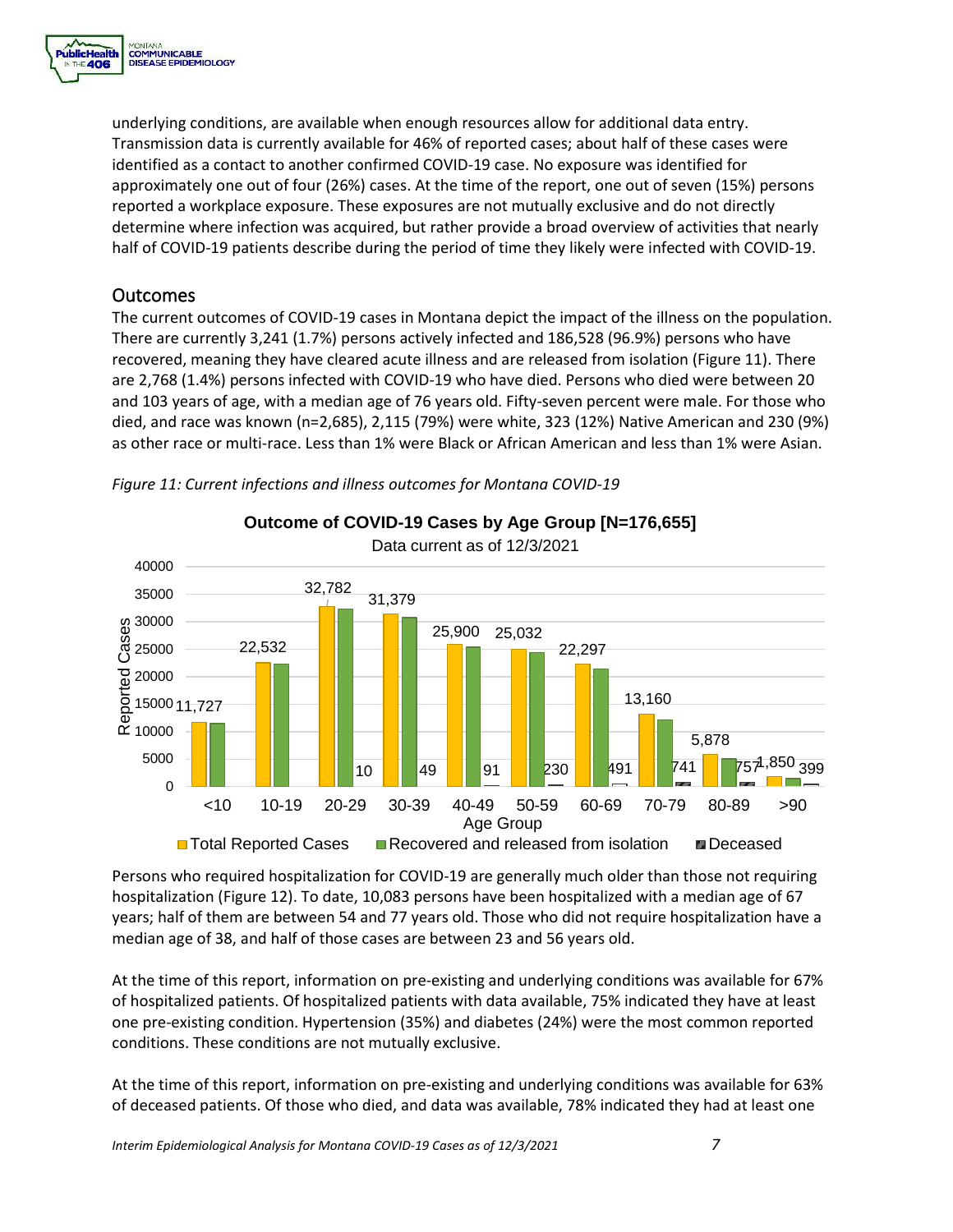

pre-existing condition. Hypertension was listed for 39% of deceased patients and diabetes was listed for 24% of patients. These conditions are not mutually exclusive.



*Figure 12: Age Distribution among COVID-19 cases compared by known hospitalization status* 

Reports of hospitalizations and deaths vary by county. Yellowstone County has reported the most cases, hospitalizations, and deaths during the outbreak so far. Counties reporting 100 or more deaths include Yellowstone (454), Cascade (270), Flathead (214), Missoula (188), Lewis & Clark (152), Ravalli (117), Silver Bow (113), and Gallatin (101). Darker shading indicates higher number of persons hospitalized. Number of deaths reported by county are below (Figure 13).

Figure 13: COVID-19 Hospitalizations and Deaths by County



COVID-19 Deaths and Hospitalizations in Montana as of 12/3/2021

The number of persons who have died increased with the surge of new cases in late 2020, and then declined during the first few months of 2021 as fewer new cases were reported (Figure 14). Data is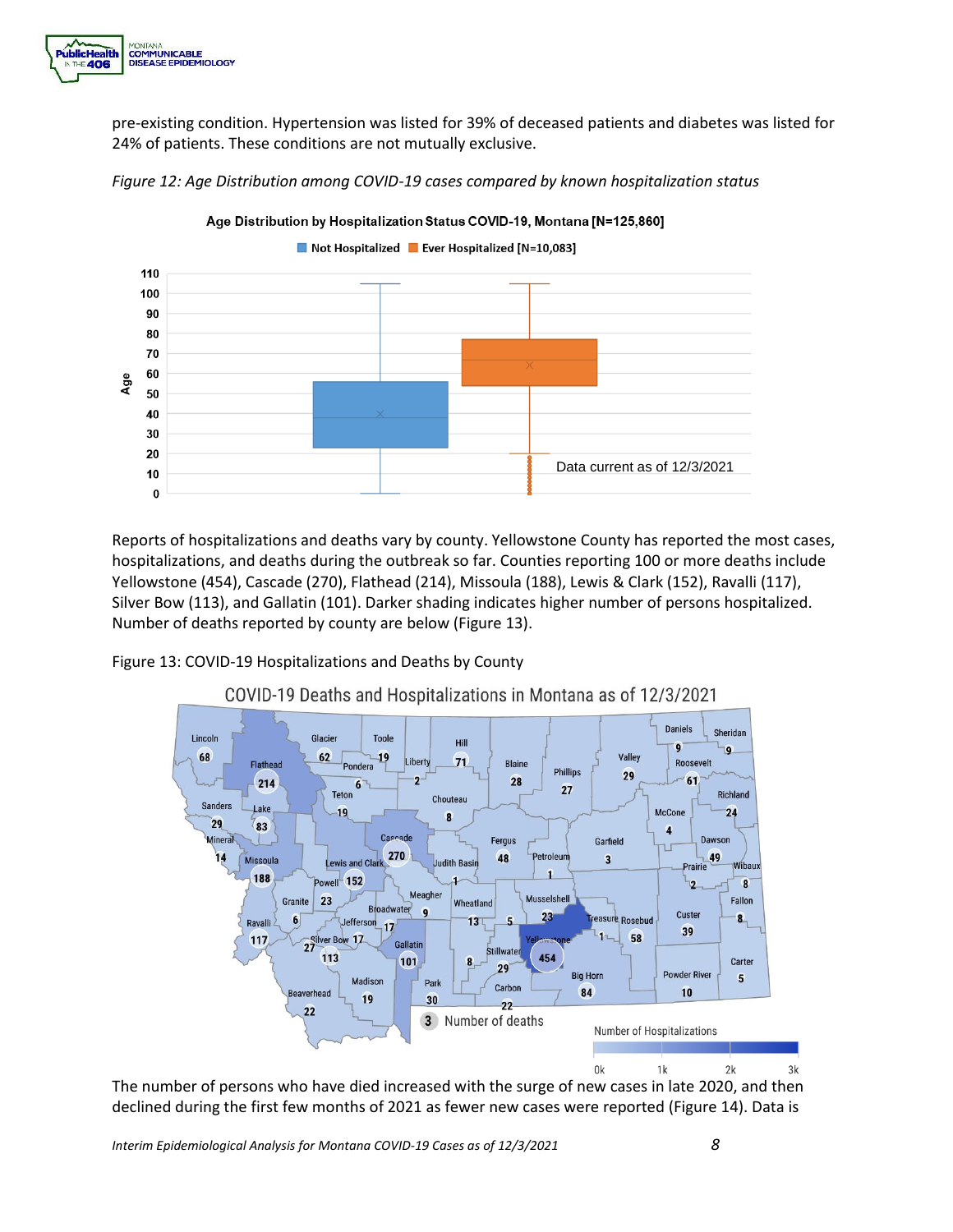

 displayed by date of death. Average weekly hospitalizations due to COVID-19 reached a new peak in October 2021 – the previous peak was from November 2020.





### **COVID-19 related hospitalizations and deaths in Montana**

### Breakthrough Infections

 a vaccine lowers the risk of an outcome, and can vary by the particular vaccine studied, the study size, or Data from COVID-19 vaccination studies suggest that the efficacy of COVID-19 vaccines in preventing COVID-19 infection is likely 90-95% or better. In simple terms, this would suggest that if 100 fully vaccinated individuals were exposed to COVID-19, five to ten would be expected to develop disease. However, the calculation is more detailed. Vaccine efficacy is calculated as a measurement of how much expected outcome (e.g., prevention of infection vs. prevention of severe outcomes).

Breakthrough infection surveillance began on February 15, 2021. A breakthrough COVID-19 infection is defined as a positive SARS-CoV-2 RNA or antigen detected in a respiratory specimen that is collected ≥14 days after completing the primary COVID-19 vaccine series of an FDA-authorized VOCID-19 vaccine. Depending on the specific vaccine administered, completion of series could be one or two doses of vaccine.

 among unvaccinated individuals was 4.0 times higher than the number of cases among vaccinated As of 12/7/21, Montana reports 15,236 cases of confirmed breakthrough disease, which includes 880 hospitalizations and 263 deaths. Over the past 8 weeks (October 9 – December 3) the number of cases individuals; the number of hospitalizations and deaths among unvaccinated individuals were 4.1 and 3.1 times higher, respectively, compared to vaccinated individuals.

# Hospitalizations and Deaths and Vaccination Status

Additionally, COVID-19-related hospitalization and death data from October 9 – December 3 (last 8 weeks) were analyzed to review vaccination status. Eighty percent of Montanans who were hospitalized